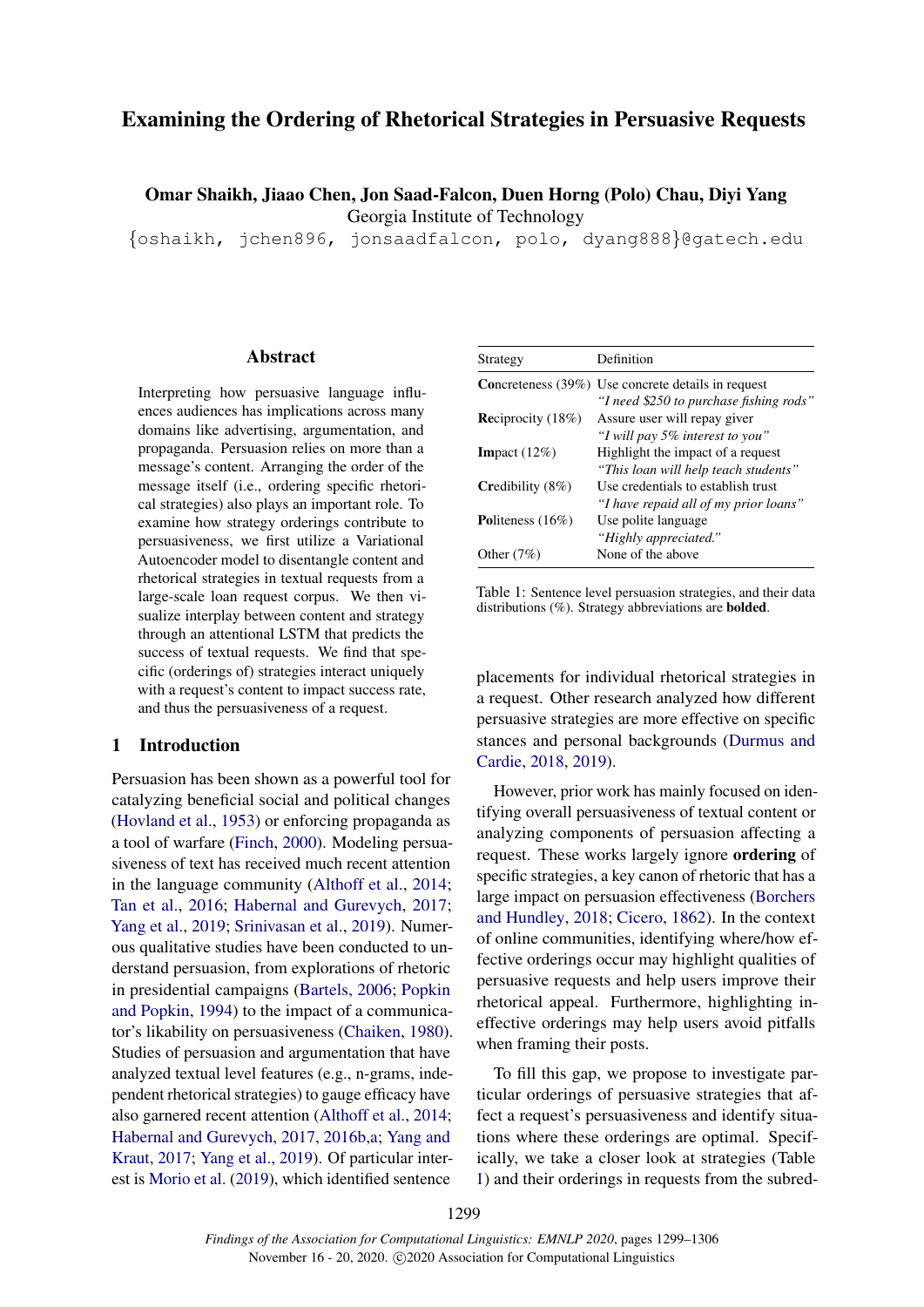

Figure 1: Our modeling setup, detailed in section [2,](#page-1-0) consists of 4 steps. Step 1 deconstructs sentences into latent content and strategy vectors, using a semi-supervised VAE; Step 2 combines content and strategy vectors at the sentence level, using sentence level attention; Step 3 uses an LSTM to model our sentences in a request, then combines sentences using request level attention. Finally, Step 4 predicts our binary persuasiveness label using a multilayer perceptron.

dit/online lending community **r/Borrow**<sup>[1](#page-1-1)</sup>; and utilize them to examine research questions like: When should requesters follow strategy orderings (e.g., ending loan requests with politeness) that rely on social norms? Should requesters worry less about orderings and more about content? Altogether, this work examines orderings, an overlooked rhetorical canon, and how they interact with a request's persuasiveness in an online lending domain. Our contributions include:

- 1. Identifying specific strategy orderings that correlate with requests' persuasiveness.
- 2. Highlighting the interplay between content and strategy with respect to the persuasiveness of a request.
- 3. Perturbing underperforming strategy orderings to help improve persuasiveness of requests via a set of introduced edit operations.

Code for our analyses can be found at [https://](https://github.com/GT-SALT/Persuasive-Orderings) [github.com/GT-SALT/Persuasive-Orderings](https://github.com/GT-SALT/Persuasive-Orderings).

### <span id="page-1-0"></span>2 Method

#### 2.1 Dataset

Our Borrow dataset consists of 49,855 different loan requests in English, scraped from the r/Borrow subreddit. r/Borrow is a community which financially assists users with small short-term loans to larger long-term ones. Every request has a binary label indicating if a loan is successful or not. Request success rate, on average, is 48.5%. We randomly sampled a subset (5%) from the whole corpus to annotate their sentence-level labels indicating persuasive strategies; labels were adapted from

<span id="page-1-1"></span><sup>1</sup><https://www.reddit.com/r/borrow/>

[Yang et al.](#page-6-1) [\(2019\)](#page-6-1) (and defined in Table [1\)](#page-0-0). We recruited four research assistants to label persuasion strategies for each sentence. Definitions and examples of different persuasion strategies were provided, together with a training session where we asked annotators to annotate a number of example sentences and walked them through any disagreed annotations. To assess the reliability of the annotated labels, we then asked them to annotate a small subset of 100 requests from our corpus, with a Cohen' Kappa of .623, indicating moderate annotation agreement [\(McHugh,](#page-5-12) [2012\)](#page-5-12). Annotators then annotated the rest of corpus by themselves independently. In total, we gathered 900 requests with sentence-level labels and 48,155 requests without sentence-level labels as our training set, 400 requests with sentence-level labels as the validation set and 400 requests with sentence-level labels as the test set.

#### 2.2 Modeling

Persuasive sentences are combinations of content (what to include in persuasive text) and strategy (how to be persuasive). To explore interplay between content and strategy orderings inside requests, we followed [Kingma and Welling](#page-5-13) [\(2014\)](#page-5-13) and [Yang et al.](#page-6-5) [\(2017\)](#page-6-5), utilizing a semisupervised Variational Autoencoder (VAE) trained on both labeled and unlabeled sentences to disentangle sentences into strategy and content representations. Specifically, for every input sentence x, we assumed the graphical model  $p(x, z, l)$  =  $p(x|z, l)p(z)p(l)$ , where z is a latent "content" variable and  $l$  is the persuasive strategy label. The semi-supervised VAE fits an inference network  $q(z|x, l)$  to infer latent variable z, a generative network  $p(x|l, z)$  to reconstruct input sentence s, and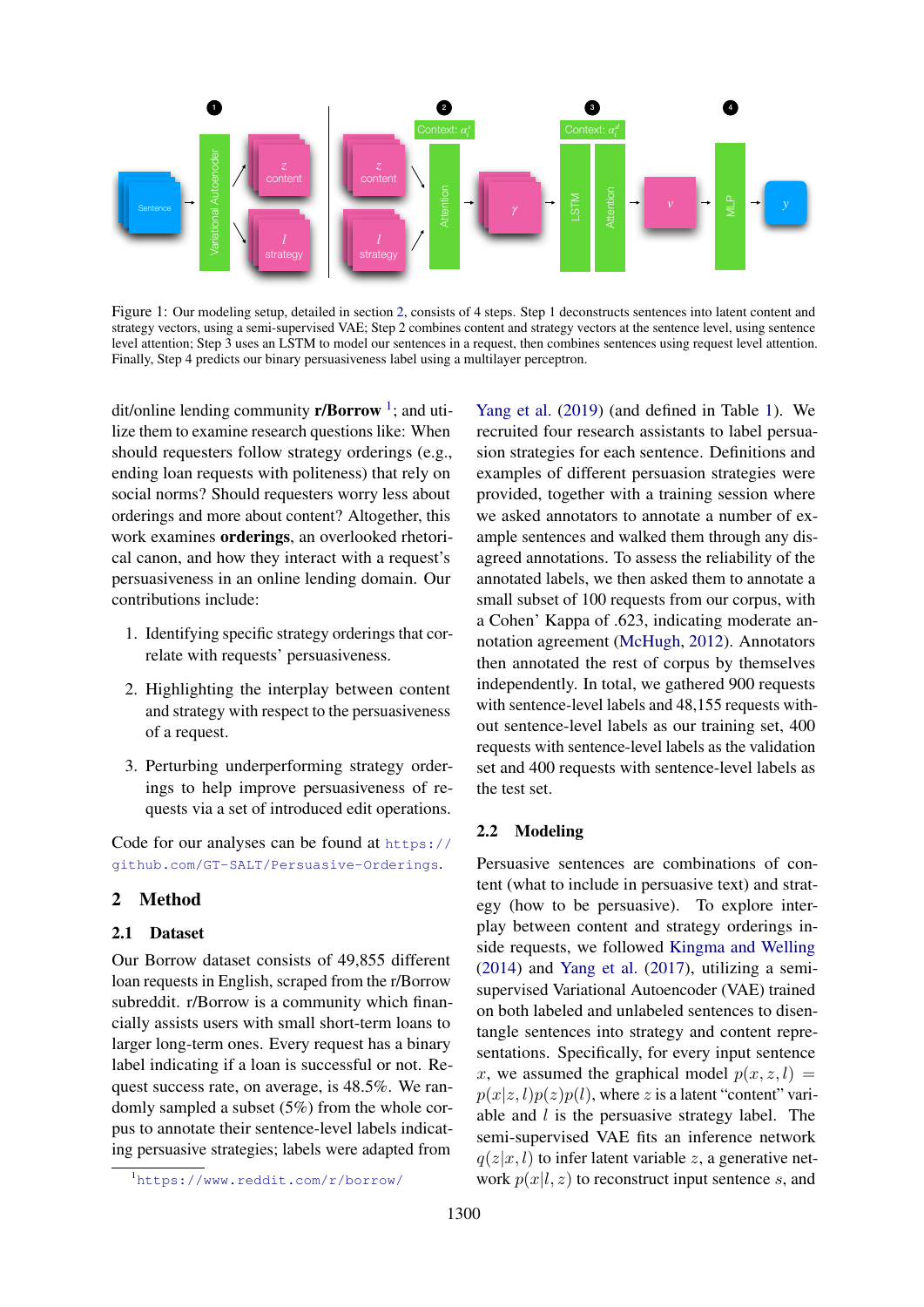a discriminative network  $q(l|x)$  to predict persuasive strategy l, while optimizing an evidence lower bound (ELBO) similar that of general VAE. We report a Macro F-1 score of 0.75 on the test set for *sentence-level classification*, suggesting reasonable performance compared to an LSTM baseline with a Macro F-1 of 0.74 [\(Yang et al.,](#page-6-1) [2019\)](#page-6-1). Then, for each request  $M = \{x_0, x_1, ..., x_L\}$  consisting of L sentences that a user posted to receive a loan, we utilized our trained semi-VAE to represent each sentence  $x_i$  in M with content and strategy variables to form  $M' = \{(z_0, l_0), (z_1, l_1) \dots (z_L, l_L)\}.$ 

With the intent of interpreting importance between strategy orderings and content, we built an attentional LSTM trained to predict success of a request. For each disentangled sentence  $(z_i, l_i)$  in our requests, we first applied attention on  $z_i$  and  $l_i$ at the sentence level, dynamically combining them into sentence representation  $\gamma_i$ :

$$
u_{z_i} = \tanh (W_z z_i + b)
$$
  
\n
$$
u_{y_i} = \tanh (W_l y_i + b)
$$
  
\n
$$
\alpha_i^s = \frac{\langle \exp(u_{z_i}^\top u_q), \exp(u_{l_i}^\top u_q) \rangle}{\exp(u_{z_i}^\top u_q) + \exp(u_{l_i}^\top u_q)}
$$
  
\n
$$
\gamma_i = (\alpha_{i,0}^s \cdot z_i) \oplus (\alpha_{i,1}^s \cdot l_i)
$$

where  $u$  are randomly initialized context vectors that were jointly learned with weights  $W$ . We computed the request representation  $v$  through an LSTM that encoded sentence representations  $\gamma_i$ for each request, and a request level attention that aggregated information from different sentences. Overall persuasiveness is predicted as:

$$
u_i = \tanh(W_s h_i + b_s)
$$

$$
\alpha_i^d = \frac{\exp(u_i^{\top} u_s)}{\sum_k \exp(u_k^{\top} u_s)}
$$

$$
v = \sum_i \alpha_i^d h_i \text{ and } y = \text{MLP}(v)
$$

The training objective is regular cross entropy loss. Macro-averaged performances for *requestlevel classification* on several baseline classifiers are shown in Table [2.](#page-2-0) Our attentional model (VAE + LSTM) achieves comparable performance to BERT, while providing additional benefit of disentangling content and strategy. This helps yield relative measures of importance for content and strategies.

### 3 Interplay of Ordering and Content

To examine how different strategy orderings contribute to overall persuasiveness of requests, we

<span id="page-2-0"></span>

| Model       | $F-1$ | Precision | Recall |
|-------------|-------|-----------|--------|
| Naive Bayes | .60   | .60       | .60    |
| <b>BERT</b> | .65   | .64       | .65    |
| VAE + LSTM  | .61   | .61       | .61    |

Table 2: Request label performance on test set.

identified relationships between strategy orderings and success rate by analyzing learned attention weights between strategy orderings and content in our model. Motivated by the "Rule of Three" prevalent in persuasive writing [\(Clark,](#page-5-14) [2016\)](#page-5-14), we utilized triplets as our strategy unit of analysis. The most important strategy triplet in each request was considered to be its "persuasion strategy triplet."

Pinpointing strategy triplets involved finding the most important consecutive three sentences  $((z_{m-1}, l_{m-1}), (z_m, l_m), (z_{m+1}, l_{m+1}))$  in one request based on highest **request-level**  $(\alpha^d)$  attention weight associated with a sentence. The strategies  $(l_{m-1}, l_m, l_{m+1})$  associated with these sentences were defined as the aforementioned strategy triples. We noted that the cumulative request-level  $(\alpha^d)$ attention placed on strategy triplets had  $\mu = .98$ and  $\sigma = .07$ , indicating that a single triplet carried most responsibility for persuasiveness of requests. For our analysis, we also defined success rate of a strategy triplet as the average success rate of the requests it belongs to, irrespective of how important it is to a request (ignoring  $\alpha^d$ ). To control for infrequent triplets, we defined rare strategies as consisting of less than 0.5% of our dataset. We filtered these rare strategies, along with triplets containing the undefined "Other" strategy. Finally, we averaged sentence-level attention weights  $\alpha^s$  on each strategy representation in a triplet to represent the importance of an ordering pattern compared to content. Figure [2](#page-3-0) plots sentence-level attention weights for each strategy triplet and its corresponding success rate.

We made three discoveries. (1) Success rate and triplet attention were *strongly negatively correlated* ( $R = -.90, p < .0001$ ). Therefore, the model paying larger attention to strategy triplets may communicate a request's lack of persuasiveness. (2) Attention from around strategy (SOS, Im, Re) onward decreased substantially, suggesting that *content (complementary to strategy attention) played an increasingly larger role in determining the persuasiveness for strategies triplets above average success rate.* (3) Under-performing strategies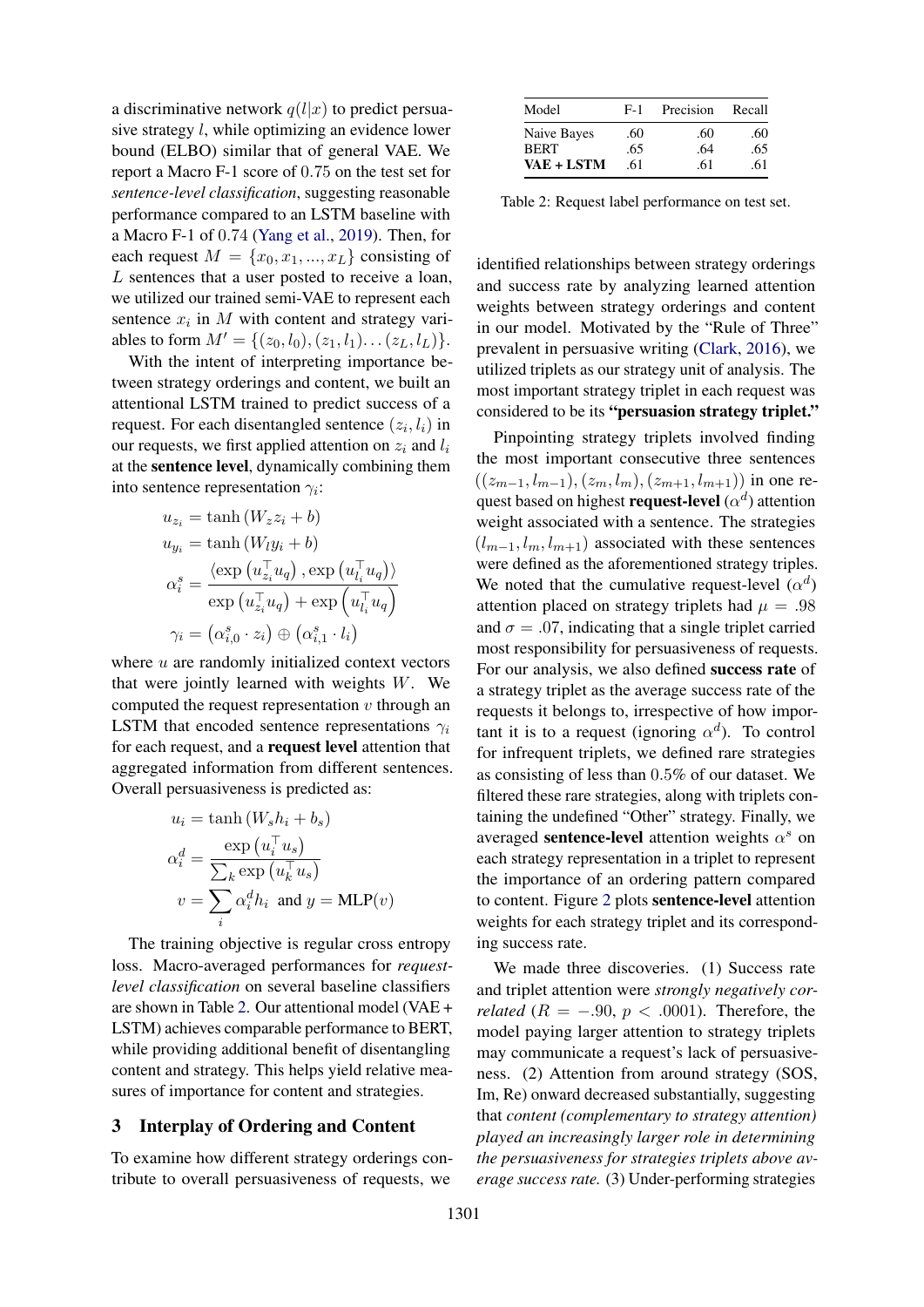<span id="page-3-1"></span>

| Strategy      | Example                                                                                                                                                                                                                                                                                                           | Strategy<br>Attention | <b>Success</b><br>Rate |
|---------------|-------------------------------------------------------------------------------------------------------------------------------------------------------------------------------------------------------------------------------------------------------------------------------------------------------------------|-----------------------|------------------------|
| (Po, Po, EOS) | Your help is <b>deeply appreciated! Thank you</b> for reading and considering my request!                                                                                                                                                                                                                         | .00                   | .82                    |
| (Re, Po, EOS) | I would greatly appreciate the help, will <b>pay back latest on 10/31/18 with interest</b> determined<br>by the lender. Thank you in advance!                                                                                                                                                                     | .01                   | .76                    |
| (Co, Po, EOS) | I'm trying to budget myself to where I can borrow less this pay period and get myself to where<br>I won't need to borrow anymore. Until then I would really <b>appreciate the help!</b>                                                                                                                           | .02                   | .71                    |
| (Co, Im, Co)  | I am switching jobs and need to do 2 weeks off site training. The store I am training at is several<br>hours away so I need gas money and money for food while I am out of town. Everything I spend<br>will be reimbursed at the end of training                                                                  | .09                   | .34                    |
| (Co, Co, Co)  | Was supposed to be on a flight back to TX earlier today. It got canceled due to weather and delays<br>(can provide proof). I'm now stuck in Colorado for <b>another day</b> before I can get back to work                                                                                                         | .11                   | .31                    |
| (Co, Co, Im)  | Hello, first time borrow. Requesting 150\$ because I just spent my savings on fixing my<br>transmission on my car as well as paying for classes and recently I just paid to pay a citation fee I got.<br>At this moment I really need this just to help with bills $\&$ food while classes are starting next week | .11                   | .27                    |

Table 3: Top 3 followed by Bottom 3 strategy triplets with average strategy attentions. Strategies are: Concreteness, Reciprocity, Impact, Credibility, and Politeness. SOS indicates start of request; EOS indicates the end of a request.

<span id="page-3-0"></span>

Figure 2: Strategy attention triplet vs success rate. The Xaxis represents selected strategy triplets, sorted by success rate. A complete list of triplets can be found in Appendix.

*actively decreased* request persuasiveness, *sabotaging its success*; an under-performing strategy ordering pattern with any content often resulted in reduced persuasiveness. On the contrary, simply having an over-performing strategy with respect to the average success rate does not appear to affect a request due to reduced attention.

We also manually examined around 300 examples, with representative ones shown in Table [3.](#page-3-1) Generally, over-performing triplets had little effect on the success rates due to reduced strategy attention. However, under-performing triplets were relatively highly attended to. Below, we explain two general situations that highlight an over-performing and under-performing strategy pattern from a social science perspective:

#### 4 Common Persuasive Patterns

### 4.1 "Please sir, I want some more."

A common pattern among the top 5 strategy triplets is the use of politeness. Oftentimes, the politeness triplet appears at the end of the sentence and is usually paired with some form of reciprocity. From Figure [2,](#page-3-0) we observed that the best strategy—(Po, Po, EOS)—is a triplet with higher success rates than the average. From a social science perspective, ending a request politely engenders a sense of liking and creates connections between the audience and requester, consistent with prior work showing that politeness is a social norm associated with ending a conversation [\(Schegloff and](#page-6-6) [Sacks,](#page-6-6) [1973\)](#page-6-6). An example is shown in the first row in Table [3.](#page-3-1) However, this strategy alone does not result in a persuasive request as its associated strategy attention is relatively low. Users who end requests politely *may be likely to put effort into content,* aligning with our success rate observations. Adding to [Althoff et al.](#page-4-0) [\(2014\)](#page-4-0), we observed that users who exercise social "strategy" norms by closing conversations politely are shifting importance of a request from strategy to content. Thus, content must still be optimal for a request to be persuasive.

#### 4.2 "It's My Money & I Need It Now."

On the contrary, if a triplet consists mostly of concreteness, it performs far below average. For instance, triplets like (Co, Co, Co) often came up in examples that were demanding as shown in Table [3.](#page-3-1) From a social science perspective, emotional appeal in arguments is key to framing aspects of a request and helps soften attention placed on facts [\(Walton,](#page-6-7) [1992;](#page-6-7) [Macagno and Walton,](#page-5-15) [2014;](#page-5-15) [Oraby](#page-5-16) [et al.,](#page-5-16) [2015\)](#page-5-16). In the context of our dataset—a lending platform where concreteness consists mostly of demands—a lack of emotive argumentation may cause an audience to focus on demands themselves, resulting in concrete and emotionless requests.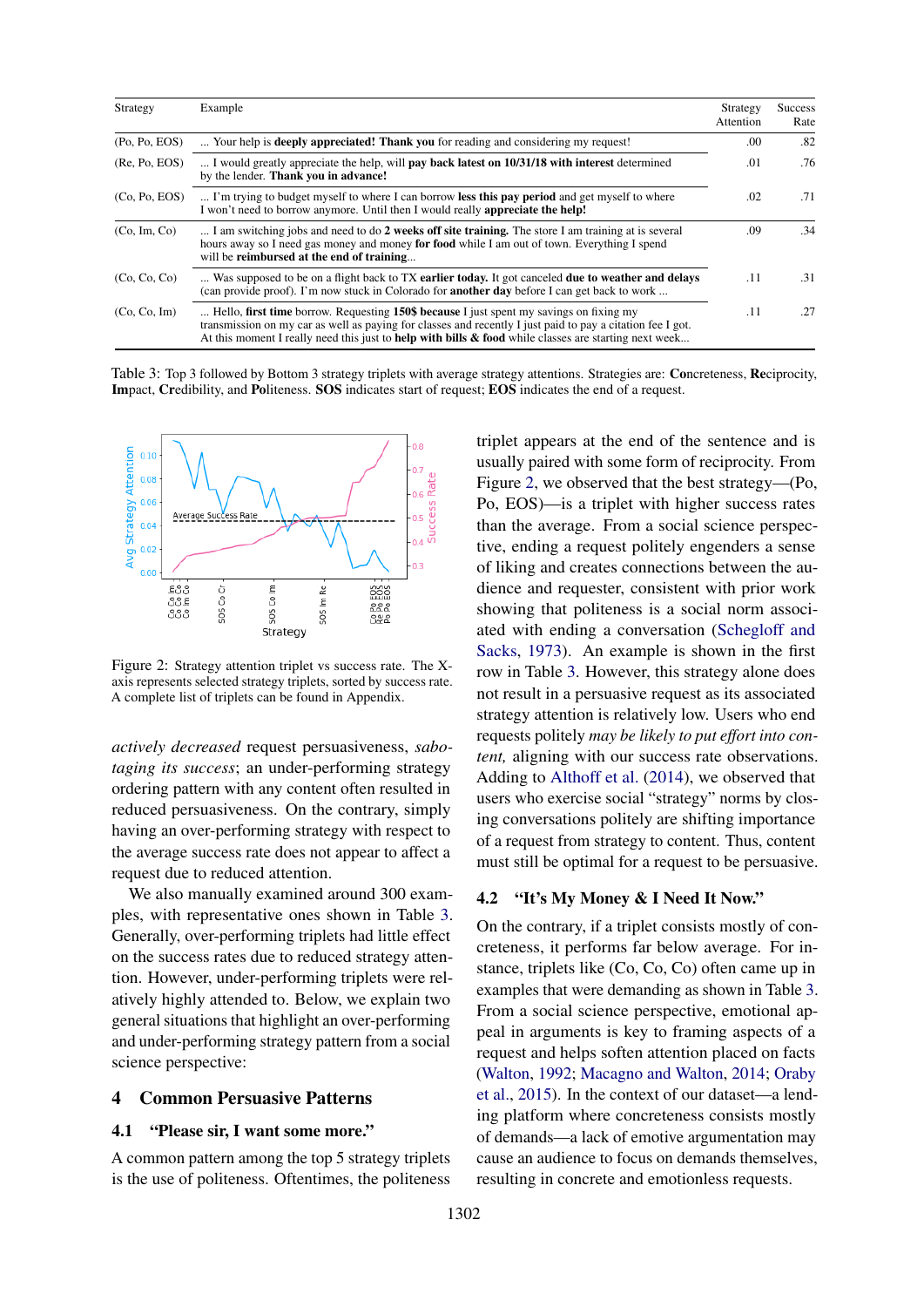#### 5 Improving Request Persuasiveness

#### 5.1 Editing Operations

Based on the effectiveness of different persuasion patterns we discovered, this section examines improving underperforming persuasion requests by editing the persuasion strategy patterns. Here we define three editing operations: (1) Insert [\(Ebrahimi et al.,](#page-5-17) [2018;](#page-5-17) [Wallace et al.,](#page-6-8) [2019\)](#page-6-8) overperforming triplets into the end of less persuasive requests containing underperforming triplets. (2) Delete [\(Ebrahimi et al.,](#page-5-17) [2018\)](#page-5-17) the underperforming triplets in less persuasive requests. (3) Swap [\(Ebrahimi et al.,](#page-5-17) [2018\)](#page-5-17) underperforming triplets by first deleting the underperforming triplets and then appending overperforming triplets to the request. We also noticed that overperforming triplets were general conversation closers; their insertion at the end of requests would not alter the intent of a message. We performed editing operations to the least persuasive requests (974 examples) containing the bottom 3 underperforming triplets—(Co, Im, Co), (Co, Co, Co), (Co, Co, Im)—using a randomly sampled triplet from the top 3 overperforming triplets (775 examples)—(Po, Po, EOS), (Re, Po, EOS), (Co, Po, EOS). Table [4](#page-4-1) summarizes the results.

#### 5.2 Editing Results

For Insertion, the underperforming requests did not improve by simply inserting a good ending triplet, partially because the underperforming request already consisted of a sabotaging strategy; furthermore, audiences are likely to generalize impressions from an underperforming strategy to the entire request [\(Ambady and Rosenthal,](#page-4-2) [1992\)](#page-4-2).

Deletion of the poor strategy triplets boosted the persuasiveness of a request by mitigating the sabotaging effects of a non-persuasive strategy; however, since the content of the remaining request is mainly unedited, these request still have lower success rates than naturally occurring triplets.

Swapping the underperforming triplets with effective strategy triplets generated similar persuasiveness to deletion, suggesting again that the presence of an overperforming strategy triplet *does not* improve the persuasiveness of a request (unlike the sabotaging nature of an underperforming triplet); instead, it signals that a given request naturally contains good content since users who put effort into following social norms will likely work hard on the content. This may explain why requests that naturally contain overperforming triplets have higher

<span id="page-4-1"></span>

|                                       | Insert   | Delete Swap |        |
|---------------------------------------|----------|-------------|--------|
| <b>Predicted Average Success Rate</b> | -11      | .43         | .42    |
| $\Delta$ from Original Request        | $+.00 +$ | $+.32$      | $+.31$ |

Table 4: Predicted success rate and the average attention after our editing operations ( $\mu$  over 30 runs).

success rates than our edited examples. Simply swapping strategies does not improve the content, and thus the persuasiveness, to a similar extent.

#### 6 Conclusion & Future Work

In this work, we highlight important strategy orderings for request persuasiveness, and surface complex relationships between content and strategy at different request success rates. Finally, we notice improvements in persuasiveness by editing underperforming strategies. For future work, we plan to explore different techniques for explainability other than attention and compare effective strategies beyond the triplet level across different datasets. We also aim to look at the presence of different strategies across multi-modal settings; does introducing a new modal affect how effective/ineffective strategies are expressed? Furthermore, we plan to identify and compare different strategies across domains, as our work is limited to lending platforms we expect that different domains would highlight different strategies.

#### Acknowledgements

We would like to thank the anonymous reviewers for their helpful comments. We thank the members of Georgia Tech's SALT Lab and Dr. Lelia Glass for their feedback on this work. DY is supported in part by a grant from Google. This work is supported in part by NSF grants IIS-1563816, CNS-1704701.

#### References

- <span id="page-4-0"></span>Tim Althoff, Cristian Danescu-Niculescu-Mizil, and Dan Jurafsky. 2014. How to ask for a favor: A case study on the success of altruistic requests. In *Eighth International AAAI Conference on Weblogs and Social Media*.
- <span id="page-4-2"></span>Nalini Ambady and Robert Rosenthal. 1992. Thin slices of expressive behavior as predictors of interpersonal consequences: A meta-analysis. *Psychological bulletin*, 111(2):256.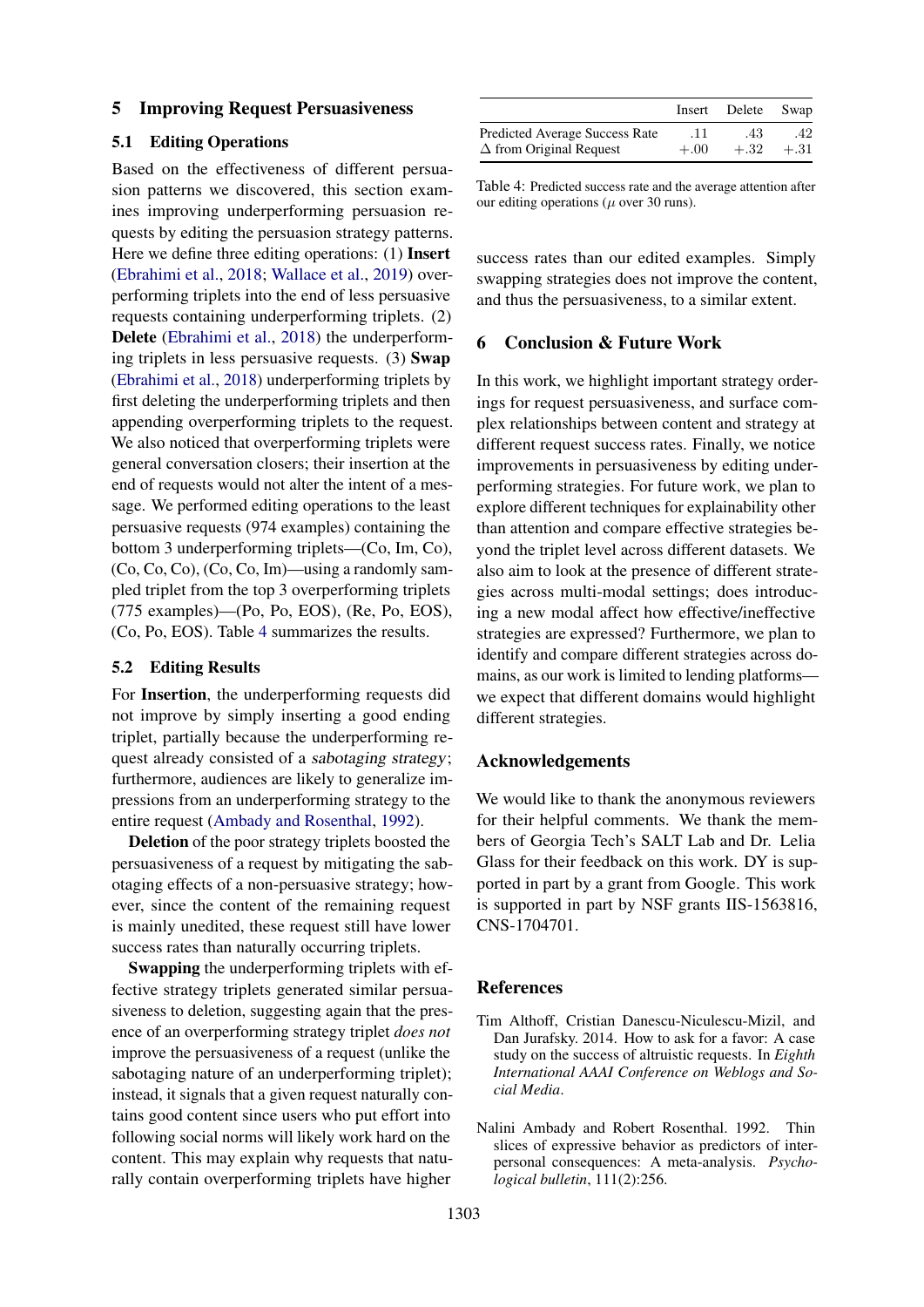- <span id="page-5-3"></span>Larry M Bartels. 2006. Priming and persuasion in presidential campaigns. *Capturing campaign effects*, 1:78–114.
- <span id="page-5-10"></span>Timothy Borchers and Heather Hundley. 2018. *Rhetorical theory: An introduction*. Waveland Press.
- <span id="page-5-4"></span>Shelly Chaiken. 1980. Heuristic versus systematic information processing and the use of source versus message cues in persuasion. *Journal of personality and social psychology*, 39(5):752.
- <span id="page-5-11"></span>Marcus Tullius Cicero. 1862. *Cicero on Oratory and Orators*. HG Bohn.
- <span id="page-5-14"></span>Roy Peter Clark. 2016. *Writing Tools: 55 Essential Strategies for Every Writer*. Little, Brown, and Co.
- <span id="page-5-8"></span>Esin Durmus and Claire Cardie. 2018. [Exploring the](https://doi.org/10.18653/v1/N18-1094) [role of prior beliefs for argument persuasion.](https://doi.org/10.18653/v1/N18-1094) In *Proceedings of the 2018 Conference of the North American Chapter of the Association for Computational Linguistics: Human Language Technologies, Volume 1 (Long Papers)*, pages 1035–1045, New Orleans, Louisiana. Association for Computational Linguistics.
- <span id="page-5-9"></span>Esin Durmus and Claire Cardie. 2019. [A corpus for](https://doi.org/10.18653/v1/P19-1057) [modeling user and language effects in argumenta](https://doi.org/10.18653/v1/P19-1057)[tion on online debating.](https://doi.org/10.18653/v1/P19-1057) In *Proceedings of the 57th Annual Meeting of the Association for Computational Linguistics*, pages 602–607, Florence, Italy. Association for Computational Linguistics.
- <span id="page-5-17"></span>Javid Ebrahimi, Anyi Rao, Daniel Lowd, and Dejing Dou. 2018. [HotFlip: White-box adversarial exam](https://doi.org/10.18653/v1/P18-2006)[ples for text classification.](https://doi.org/10.18653/v1/P18-2006) In *Proceedings of the 56th Annual Meeting of the Association for Computational Linguistics (Volume 2: Short Papers)*, pages 31–36, Melbourne, Australia. Association for Computational Linguistics.
- <span id="page-5-1"></span>Lyneyve Finch. 2000. [Psychological propaganda: The](https://doi.org/10.1177/0095327X0002600302) [war of ideas on ideas during the first half of the twen](https://doi.org/10.1177/0095327X0002600302)[tieth century.](https://doi.org/10.1177/0095327X0002600302) *Armed Forces & Society*, 26(3):367– 386.
- <span id="page-5-6"></span>Ivan Habernal and Iryna Gurevych. 2016a. [What](https://doi.org/10.18653/v1/D16-1129) [makes a convincing argument? empirical analysis](https://doi.org/10.18653/v1/D16-1129) [and detecting attributes of convincingness in web](https://doi.org/10.18653/v1/D16-1129) [argumentation.](https://doi.org/10.18653/v1/D16-1129) In *Proceedings of the 2016 Conference on Empirical Methods in Natural Language Processing*, pages 1214–1223, Austin, Texas. Association for Computational Linguistics.
- <span id="page-5-5"></span>Ivan Habernal and Iryna Gurevych. 2016b. [Which](https://doi.org/10.18653/v1/P16-1150) [argument is more convincing? analyzing and pre](https://doi.org/10.18653/v1/P16-1150)[dicting convincingness of web arguments using bidi](https://doi.org/10.18653/v1/P16-1150)[rectional LSTM.](https://doi.org/10.18653/v1/P16-1150) In *Proceedings of the 54th Annual Meeting of the Association for Computational Linguistics (Volume 1: Long Papers)*, pages 1589– 1599, Berlin, Germany. Association for Computational Linguistics.
- <span id="page-5-2"></span>Ivan Habernal and Iryna Gurevych. 2017. [Argumenta](https://doi.org/10.1162/COLI_a_00276)[tion mining in user-generated web discourse.](https://doi.org/10.1162/COLI_a_00276) *Computational Linguistics*, 43(1):125–179.
- <span id="page-5-0"></span>Carl Iver Hovland, Irving Lester Janis, and Harold H Kelley. 1953. Communication and persuasion.
- <span id="page-5-19"></span>Eric Jang, Shixiang Gu, and Ben Poole. 2016. Categorical reparameterization with gumbel-softmax. *arXiv preprint arXiv:1611.01144*.
- <span id="page-5-13"></span>Diederik P Kingma and Max Welling. 2014. [Auto](https://arxiv.org/abs/1312.6114)[encoding variational bayes.](https://arxiv.org/abs/1312.6114) In *Proceedings of the 2nd International Conference on Learning Representations*, Banff, Canada. International Conference on Learning Representations.
- <span id="page-5-15"></span>Fabrizio Macagno and Douglas Walton. 2014. *Emotive language in argumentation*. Cambridge University Press.
- <span id="page-5-12"></span>Mary L McHugh. 2012. Interrater reliability: the kappa statistic. *Biochemia medica: Biochemia medica*, 22(3):276–282.
- <span id="page-5-20"></span>Tomas Mikolov, Kai Chen, Greg Corrado, and Jeffrey Dean. 2013. Efficient estimation of word representations in vector space. *arXiv preprint arXiv:1301.3781*.
- <span id="page-5-7"></span>Gaku Morio, Ryo Egawa, and Katsuhide Fujita. 2019. [Revealing and predicting online persuasion strat](https://doi.org/10.18653/v1/D19-1653)[egy with elementary units.](https://doi.org/10.18653/v1/D19-1653) In *Proceedings of the 2019 Conference on Empirical Methods in Natural Language Processing and the 9th International Joint Conference on Natural Language Processing (EMNLP-IJCNLP)*, pages 6274–6279, Hong Kong, China. Association for Computational Linguistics.
- <span id="page-5-16"></span>Shereen Oraby, Lena Reed, Ryan Compton, Ellen Riloff, Marilyn Walker, and Steve Whittaker. 2015. [And that's a fact: Distinguishing factual and emo](https://doi.org/10.3115/v1/W15-0515)[tional argumentation in online dialogue.](https://doi.org/10.3115/v1/W15-0515) In *Proceedings of the 2nd Workshop on Argumentation Mining*, pages 116–126, Denver, CO. Association for Computational Linguistics.
- <span id="page-5-18"></span>Adam Paszke, Sam Gross, Francisco Massa, Adam Lerer, James Bradbury, Gregory Chanan, Trevor Killeen, Zeming Lin, Natalia Gimelshein, Luca Antiga, Alban Desmaison, Andreas Kopf, Edward Yang, Zachary DeVito, Martin Raison, Alykhan Tejani, Sasank Chilamkurthy, Benoit Steiner, Lu Fang, Junjie Bai, and Soumith Chintala. 2019. [Py](http://papers.neurips.cc/paper/9015-pytorch-an-imperative-style-high-performance-deep-learning-library.pdf)[torch: An imperative style, high-performance deep](http://papers.neurips.cc/paper/9015-pytorch-an-imperative-style-high-performance-deep-learning-library.pdf) [learning library.](http://papers.neurips.cc/paper/9015-pytorch-an-imperative-style-high-performance-deep-learning-library.pdf) In H. Wallach, H. Larochelle, A. Beygelzimer, F. dAlché-Buc, E. Fox, and R. Garnett, editors, *Advances in Neural Information Processing Systems 32*, pages 8024–8035. Curran Associates, Inc.
- <span id="page-5-21"></span>F. Pedregosa, G. Varoquaux, A. Gramfort, V. Michel, B. Thirion, O. Grisel, M. Blondel, P. Prettenhofer, R. Weiss, V. Dubourg, J. Vanderplas, A. Passos, D. Cournapeau, M. Brucher, M. Perrot, and E. Duchesnay. 2011. Scikit-learn: Machine learning in Python. *Journal of Machine Learning Research*, 12:2825–2830.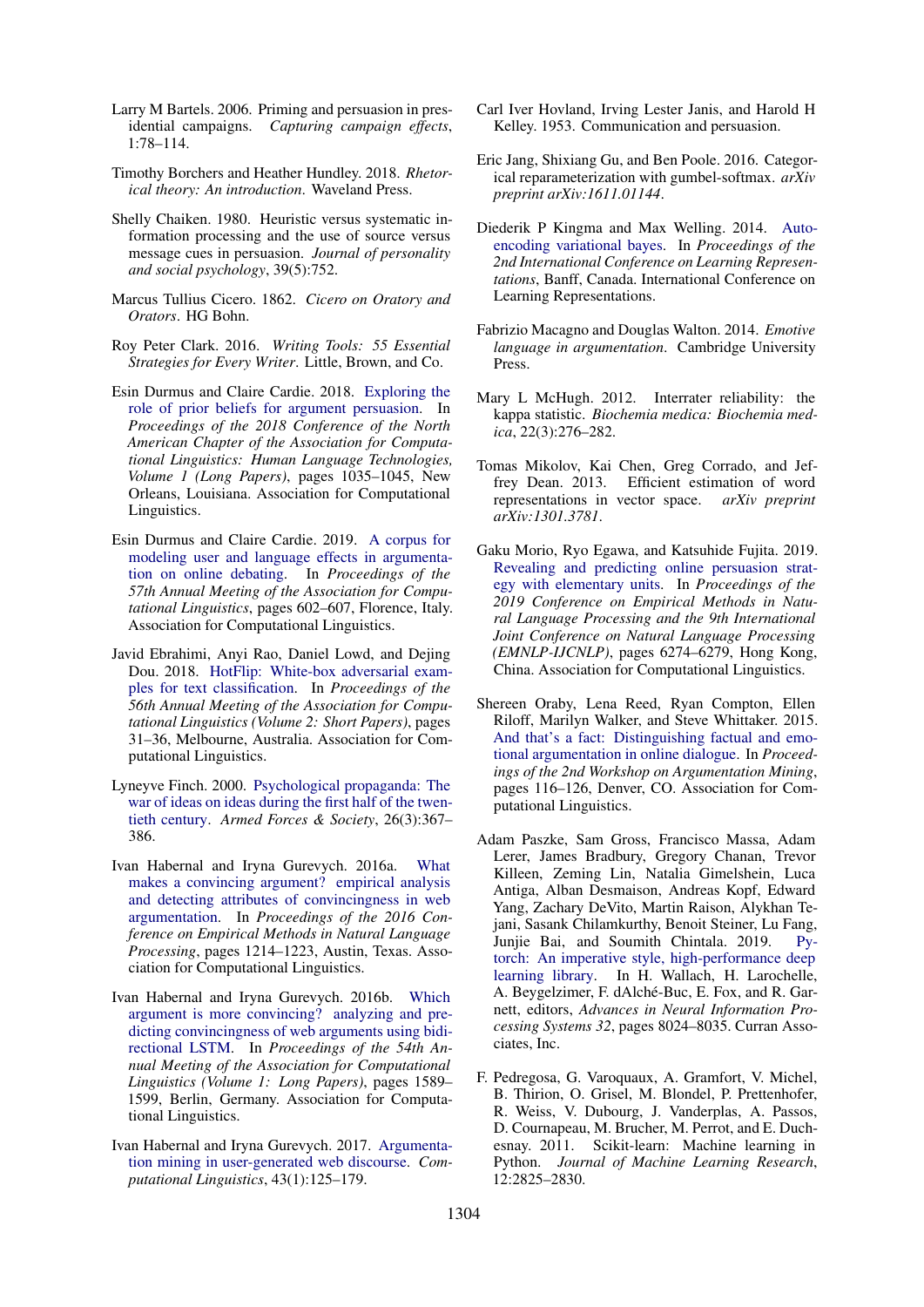- <span id="page-6-3"></span>Samuel L Popkin and Samuel L Popkin. 1994. *The reasoning voter: Communication and persuasion in presidential campaigns*. University of Chicago Press.
- <span id="page-6-6"></span>Emanuel A Schegloff and Harvey Sacks. 1973. Opening up closings. *Semiotica*, 8(4):289–327.
- <span id="page-6-2"></span>Kumar Bhargav Srinivasan, Cristian Danescu-Niculescu-Mizil, Lillian Lee, and Chenhao Tan. 2019. [Content removal as a moderation strategy:](https://doi.org/10.1145/3359265) [Compliance and other outcomes in the change](https://doi.org/10.1145/3359265)[myview community.](https://doi.org/10.1145/3359265) *Proc. ACM Hum.-Comput. Interact.*, 3(CSCW).
- <span id="page-6-0"></span>Chenhao Tan, Vlad Niculae, Cristian Danescu-Niculescu-Mizil, and Lillian Lee. 2016. [Winning](https://doi.org/10.1145/2872427.2883081) [arguments.](https://doi.org/10.1145/2872427.2883081) *Proceedings of the 25th International Conference on World Wide Web - WWW '16*.
- <span id="page-6-8"></span>Eric Wallace, Shi Feng, Nikhil Kandpal, Matt Gardner, and Sameer Singh. 2019. [Universal adversarial trig](https://doi.org/10.18653/v1/D19-1221)[gers for attacking and analyzing NLP.](https://doi.org/10.18653/v1/D19-1221) In *Proceedings of the 2019 Conference on Empirical Methods in Natural Language Processing and the 9th International Joint Conference on Natural Language Processing (EMNLP-IJCNLP)*, pages 2153–2162, Hong Kong, China. Association for Computational Linguistics.
- <span id="page-6-7"></span>Douglas N. Walton. 1992. *The place of emotion in argument*. Pennsylvania State University Press.
- <span id="page-6-9"></span>Thomas Wolf, Lysandre Debut, Victor Sanh, Julien Chaumond, Clement Delangue, Anthony Moi, Pierric Cistac, Tim Rault, R'emi Louf, Morgan Funtowicz, and Jamie Brew. 2019. Huggingface's transformers: State-of-the-art natural language processing. *ArXiv*, abs/1910.03771.
- <span id="page-6-1"></span>Diyi Yang, Jiaao Chen, Zichao Yang, Dan Jurafsky, and Eduard Hovy. 2019. [Let's make your request](https://doi.org/10.18653/v1/N19-1364) [more persuasive: Modeling persuasive strategies via](https://doi.org/10.18653/v1/N19-1364) [semi-supervised neural nets on crowdfunding plat](https://doi.org/10.18653/v1/N19-1364)[forms.](https://doi.org/10.18653/v1/N19-1364) In *Proceedings of the 2019 Conference of the North American Chapter of the Association for Computational Linguistics: Human Language Technologies, Volume 1 (Long and Short Papers)*, pages 3620–3630, Minneapolis, Minnesota. Association for Computational Linguistics.
- <span id="page-6-4"></span>Diyi Yang and Robert E Kraut. 2017. Persuading teammates to give: Systematic versus heuristic cues for soliciting loans. *Proceedings of the ACM on Human-Computer Interaction*, 1(CSCW):1–21.
- <span id="page-6-5"></span>Zichao Yang, Zhiting Hu, Ruslan Salakhutdinov, and Taylor Berg-Kirkpatrick. 2017. [Improved varia](http://proceedings.mlr.press/v70/yang17d.html)[tional autoencoders for text modeling using dilated](http://proceedings.mlr.press/v70/yang17d.html) [convolutions.](http://proceedings.mlr.press/v70/yang17d.html) In *Proceedings of the 34th International Conference on Machine Learning*, volume 70 of *Proceedings of Machine Learning Research*, pages 3881–3890, International Convention Centre, Sydney, Australia. PMLR.

<span id="page-6-10"></span>

| Model       | Macro F-1 |
|-------------|-----------|
| Random      | .50       |
| Naive Bayes | .62       |
| <b>BERT</b> | .64       |
| VAE LSTM    | .61       |

Table 5: Request label performance on Validation Set.

### A Additional Model and Training Details

For all models, hyperparameters were manually tuned using macro-averaged F-1 scores and early stopping as our selection criterion. Models were trained using an NVIDIA RTX 2080 Ti. For our optimizers, unless otherwise specified, we use AdamW with learning rate 1e-3, betas (0.9, 0.999), eps 1e-08, and weight decay 0.01. We used Py-Torch [\(Paszke et al.,](#page-5-18) [2019\)](#page-5-18) and HuggingFace [\(Wolf](#page-6-9) [et al.,](#page-6-9) [2019\)](#page-6-9) for any deep learning work.

VAE + LSTM: We minimize the following objective function for our graphical model:

$$
\begin{aligned} \mathbb{E}_{\mathbf{l} \sim q(\mathbf{l}|\mathbf{x})} \left[ \mathbb{E}_{\mathbf{z} \sim q(\mathbf{z}|\mathbf{x}, \mathbf{l})} [\log p(\mathbf{x}|\mathbf{z}, \mathbf{l})] \right. \\ - \mathrm{KL}[q(\mathbf{z}|\mathbf{x}, \mathbf{l}) || p(\mathbf{z})] ] \\ - \mathrm{KL}[q(\mathbf{l}|\mathbf{x}) || p(\mathbf{l})] \end{aligned}
$$

We also use LSTMs for the inference  $q(z|x, l)$ , generative  $p(x|l, z)$ , and discriminative  $q(l|x)$  networks for our VAE. We set the size of  $z$  to be 64. l's size is defined by the number of unique strategies in our dataset: 6. We use the reparameterization trick in [Kingma and Welling](#page-5-13) [\(2014\)](#page-5-13) to use backprop on z; and use Gumbel's softmax [\(Jang et al.,](#page-5-19) [2016\)](#page-5-19) to model l continuously. Finally, we use CBOW Word2Vec embeddings [\(Mikolov et al.,](#page-5-20) [2013\)](#page-5-20) of size 128 to learn initial word embeddings. Our VAE was trained for 100 epochs; and our LSTM was trained for 50 epochs.

BERT Baseline: For our BERT Baseline, we finetune the small BERT Base Cased model, using the AdamW optimizer with learning rate of 2e-5 and Adams epsilon of 1e-8. Our BERT model is imported from HuggingFace's transformers repository, and was finetuned for 10 epochs.

Naive Bayes Baseline: We use the Multinomial Naive Bayes model, implemented with scikit-learn [\(Pedregosa et al.,](#page-5-21) [2011\)](#page-5-21), using default parameters.

Random Baseline: We use the dummy classifier with the random setting provided in Scikit-Learn